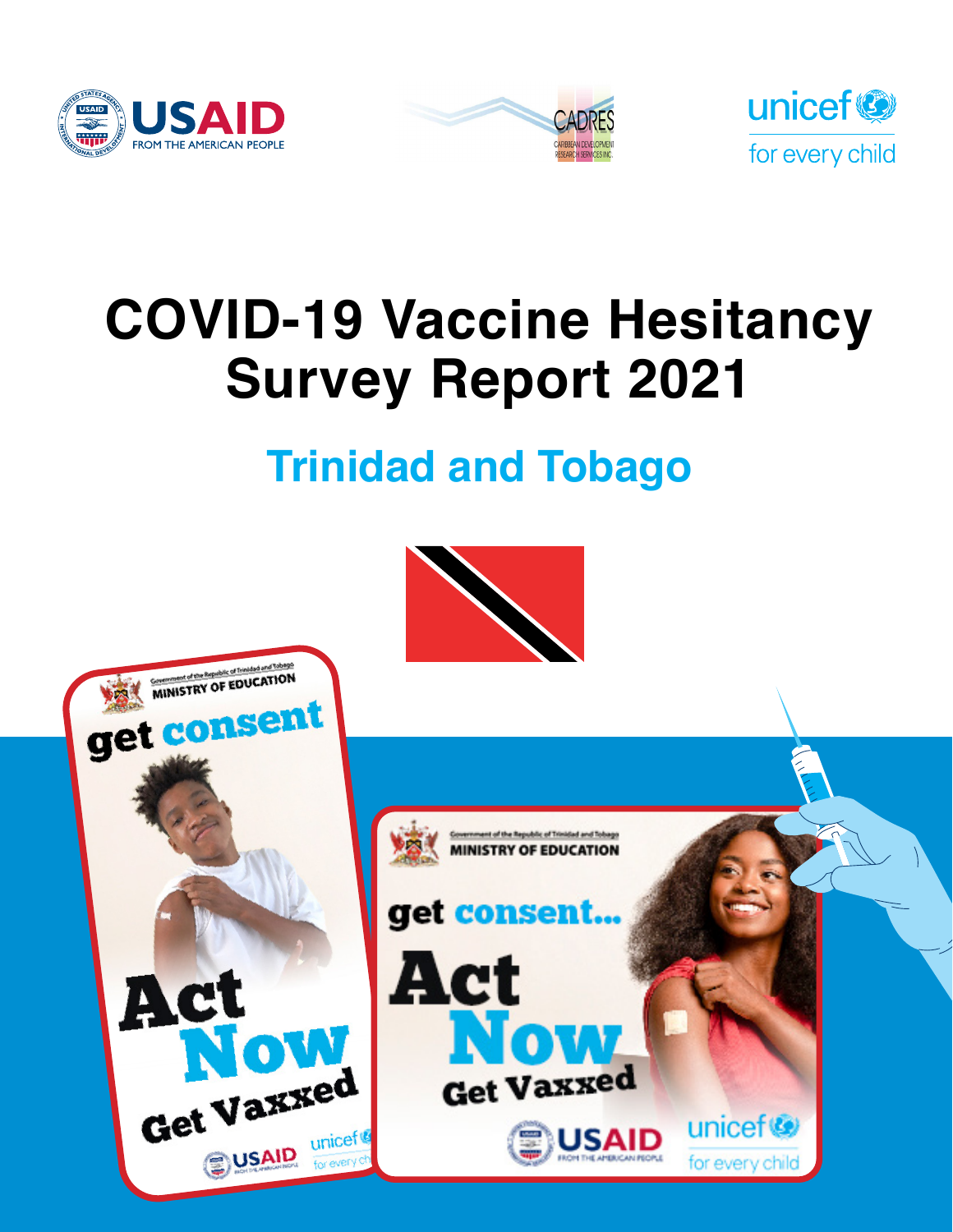## **Background**

Limited take up of COVID-19 vaccines has been an ongoing issue hampering the response to the pandemic across the Eastern Caribbean subregion as elsewhere. Vaccination has emerged as the best possible tool to stem the tide of a pandemic which is having a profoundly negative impact on children and their families.

UNICEF and USAID commissioned Caribbean Development Research Services Inc (CADRES) to conduct a survey on vaccine hesitancy across six countries: Barbados, Dominica, Grenada, St. Lucia, St. Vincent and the Grenadines and Trinidad and Tobago.

The study was carried out in October and November 2021 and explores the extent of, and reasons for, COVID-19 vaccine hesitancy and if anything can be done to change the minds of those reluctant to take the vaccines.

These are the findings for Trinidad and Tobago.

## **Demographics**

The survey was carried out face-to-face.

1,480 participants were surveyed, evenly spread across males and females and three age ranges. 46% said they were parents. Most were employed, had a secondary-level education and 13% reported being unemployed because of COVID-19.





#### **Figure 16: Sex and age profile**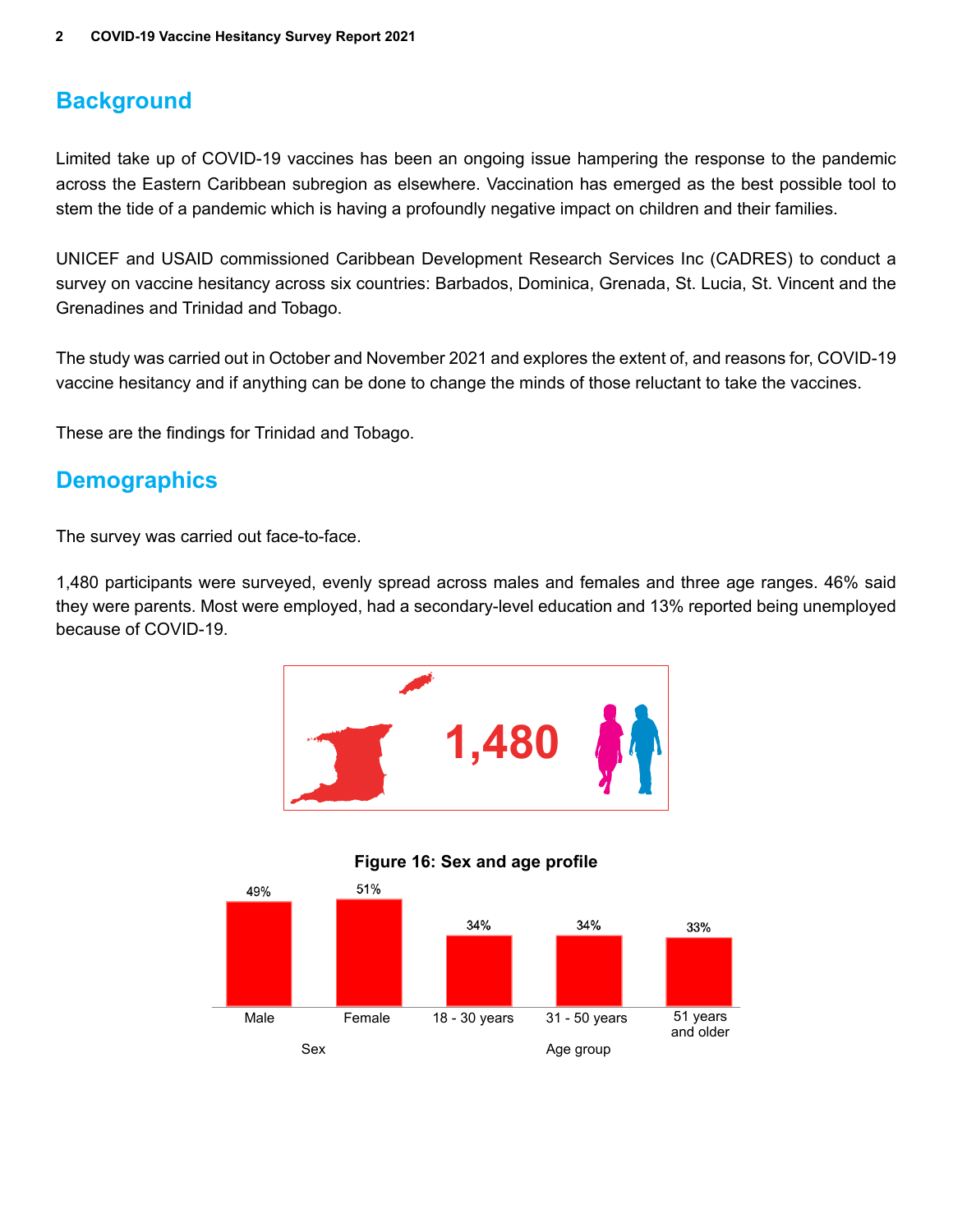

#### **Education and employment profiles**

## **General findings**

1. **65% of respondents said they had been vaccinated**. This is the highest level after Barbados.

Of all six countries surveyed Trinidad and Tobago was the second least vaccine hesitant, according to the Vaccine Hesitancy Index tool used in the study. The country scored 4.4 on this index where 1 is a perfect score, 3 is the objective score and 10 an imperfect one.

#### **General views and opinions on the vaccination of children**

2. Respondents were asked if they would agree to have their children vaccinated against COVID-19. Only 34% said yes at primary level and 50% at secondary level.

| Would you agree to have children vaccinated against COVID-19? |                    |     |                       |                         |     |     |                                   |
|---------------------------------------------------------------|--------------------|-----|-----------------------|-------------------------|-----|-----|-----------------------------------|
|                                                               | <b>Pre-primary</b> |     | <b>Primary school</b> | <b>Secondary school</b> |     |     | Post-secondary/<br>tertiary level |
| Yes                                                           | No                 | Yes | No                    | Yes                     | No  | Yes | No                                |
| 24%                                                           | 65%                | 34% | 55%                   | 50%                     | 40% | 58% | 31%                               |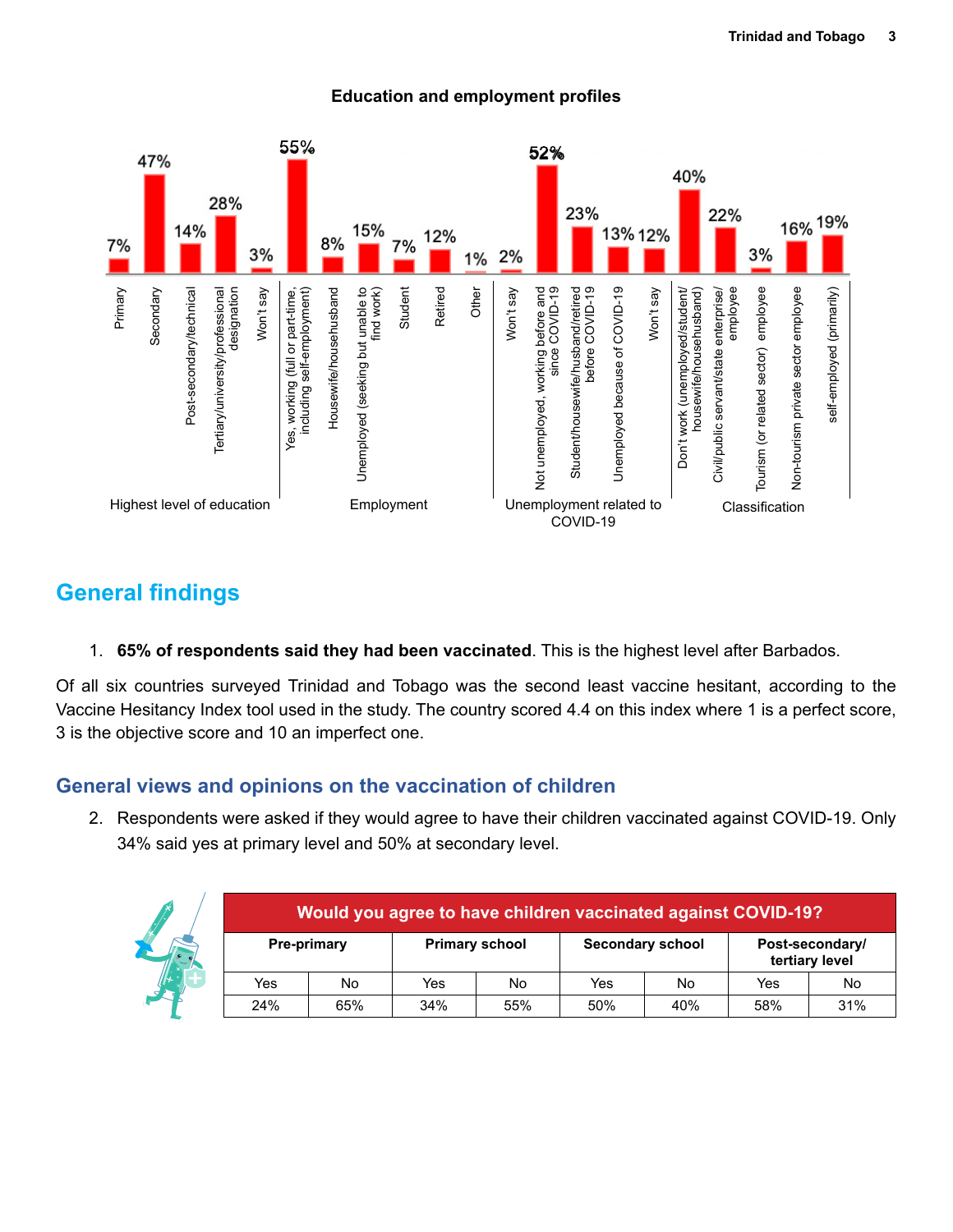3. The chief justification respondents (vaccinated and unvaccinated) gave for hesitating to vaccinate their children related to their age. 12% said their children were too young.

| Main reasons for vaccine hesitancy relating to children |     |  |  |  |
|---------------------------------------------------------|-----|--|--|--|
| Too young                                               | 12% |  |  |  |
| Against my religion                                     | 2%  |  |  |  |
| Don't like the options available                        | 2%  |  |  |  |
| My children have a medical condition that bars them     | 1%  |  |  |  |
| Don't trust the government/medical authorities          | 5%  |  |  |  |
| My research tells me it is not a good idea              | 3%  |  |  |  |
| It is a choice and I choose not to                      | 6%  |  |  |  |
| I just won't let them take it                           | 2%  |  |  |  |

4. For those who *were* persuaded to allow their children to take vaccines, they said this was because they did more research or spoke to their doctor.

## **Views and opinions of VACCINATED persons**

#### **Vaccine uptake**

- 5. As noted, 65% of respondents in Trinidad and Tobago said they were vaccinated. Unlike other countries, **Sinopharm** was most widely used (by 47%). The second most popular was Oxford/AstraZeneca at 23%.
- 6. 56% of respondents got to choose their vaccine type.

#### **Initial vaccine hesitancy**

7. The reasons for initial hesitancy were a lack of trust in the vaccines on account of the speed of their development and uncertainty over long-term side effects.

| <b>Reasons for initial hesitancy</b>                                         |       |  |  |  |
|------------------------------------------------------------------------------|-------|--|--|--|
| Didn't qualify before                                                        | 2%    |  |  |  |
| Didn't like vaccine options available                                        | 8%    |  |  |  |
| Religious grounds                                                            | $1\%$ |  |  |  |
| Medical condition                                                            | 4%    |  |  |  |
| Didn't trust government                                                      | 4%    |  |  |  |
| Didn't trust medical authorities                                             | 2%    |  |  |  |
| Didn't trust the vaccines (unsafe/developed too quickly/unsure what's in it) | 20%   |  |  |  |
| Unsure about long-term side effects                                          | 17%   |  |  |  |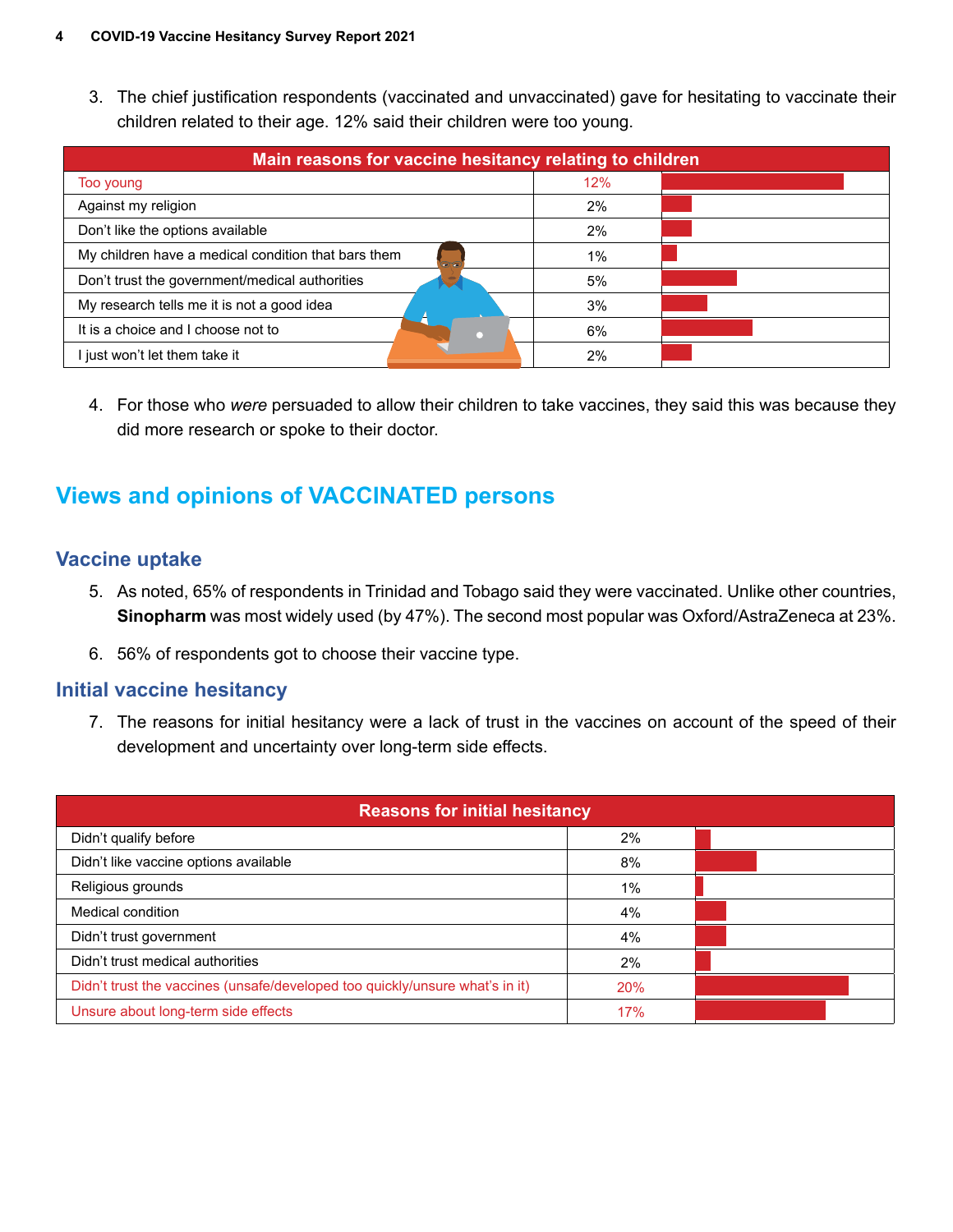8. The major factors that convinced respondents to get the vaccine themselves were: doing more research and speaking to their doctor.

| <b>Factor that changed respondents' mind</b>                                          |     |  |
|---------------------------------------------------------------------------------------|-----|--|
| Offered the vaccine with which I was more comfortable                                 | 7%  |  |
| Spoke to my doctor                                                                    | 12% |  |
| Did more research                                                                     | 11% |  |
| Consulted family and friends                                                          | 4%  |  |
| My spiritual/religious leader advised me                                              | 1%  |  |
| Persuaded by government/public health authorities                                     | 3%  |  |
| Noticed that a personality (public or otherwise) took it                              | 1%  |  |
| Was forced by my employer/family members/didn't have a choice                         | 6%  |  |
| Felt more comfortable because several people took it                                  | 6%  |  |
| Frightened by the increased infections/deaths                                         | 5%  |  |
| My circumstances changed (such as being pregnant or other medical or personal factor) | 1%  |  |

#### **Information and communication for vaccinated persons**

9. The **primary** sources of information on the COVID-19 vaccine situation were government/official sources by a wide margin.

| <b>Primary source of information on COVID-19 situation</b> |     |  |  |  |
|------------------------------------------------------------|-----|--|--|--|
| Government/official sources                                | 33% |  |  |  |
| Private/personal medical sources                           | 17% |  |  |  |
| Social media                                               | 15% |  |  |  |
| Personal internet research                                 | 19% |  |  |  |
| Local radio/television/newspapers                          | 13% |  |  |  |
| Information from family and friends                        | 4%  |  |  |  |

10. The **preferred** medium of communication was television followed by newspapers and WhatsApp. Note that radio is not seen as a priority.

| Best way to communicate/preferred source of information |       |  |  |  |
|---------------------------------------------------------|-------|--|--|--|
| Via newspapers (paper/electronic)                       | 18%   |  |  |  |
| Via radio                                               | 5%    |  |  |  |
| Via television (local or cable)                         | 29%   |  |  |  |
| Via Facebook                                            | 12%   |  |  |  |
| Via Instagram                                           | 6%    |  |  |  |
| $\bar{\sigma}$<br>Via WhatsApp                          | 18%   |  |  |  |
| Via Twitter                                             | 2%    |  |  |  |
| Via TikTok                                              | $1\%$ |  |  |  |
| Via YouTube                                             | $1\%$ |  |  |  |
| Social networks (family and friends)                    | 9%    |  |  |  |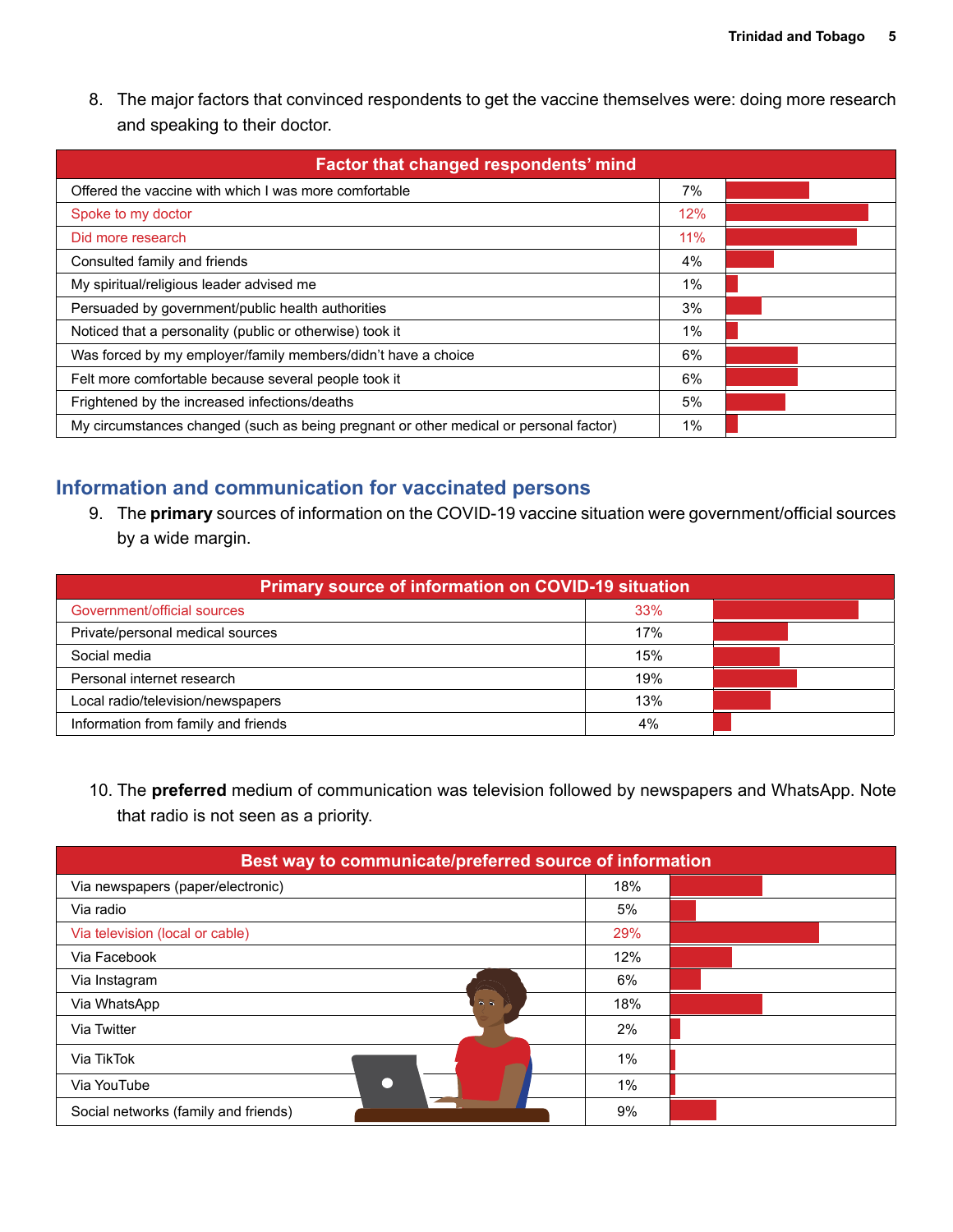11. In terms of whether the use of local and international personalities had any effect, 54% found this helpful. This is lower than the all-country average of 62%.

| Was information conveyed by local and international personalities helpful? |                     |                                        |                      |  |  |
|----------------------------------------------------------------------------|---------------------|----------------------------------------|----------------------|--|--|
| Yes, very<br>helpful                                                       | Somewhat<br>helpful | Not helpful/<br>distracting/misleading | Unsure/<br>won't say |  |  |
| 22%                                                                        | 32%                 | 37%                                    | 9%                   |  |  |

#### **Vaccine mandates**

12. Most vaccinated respondents believed in wide-ranging vaccine mandates.

| <b>Support for imposition of COVID-19 vaccine mandates</b> |     |  |  |  |
|------------------------------------------------------------|-----|--|--|--|
| Arriving visitors                                          | 85% |  |  |  |
| Frontline medical/elder care workers                       | 83% |  |  |  |
| Public servants                                            | 71% |  |  |  |
| Workers in the hotel/tourism sector                        | 77% |  |  |  |
| Taxi/minibus drivers and conductors                        | 73% |  |  |  |
| Secondary/tertiary students                                | 60% |  |  |  |
| Primary school students                                    | 43% |  |  |  |

## **Views and opinions of UNVACCINATED persons**

13. The chief reasons given by respondents for avoiding vaccination is the contention that they don't trust the vaccines and that they are exercising their right not to take them.

| Main reason for being unvaccinated                                                   |     |  |  |  |  |
|--------------------------------------------------------------------------------------|-----|--|--|--|--|
| Didn't qualify to receive it                                                         | 3%  |  |  |  |  |
| Can't find the time to go/lines are too long                                         | 2%  |  |  |  |  |
| Don't like any of the vaccine options available                                      | 4%  |  |  |  |  |
| Won't take it on religious grounds                                                   | 2%  |  |  |  |  |
| Have a medical condition that bars me                                                | 11% |  |  |  |  |
| Don't trust the government/medical authorities here                                  | 16% |  |  |  |  |
| Don't trust the vaccine (not safe, developed too quickly, do not know what is in it) | 25% |  |  |  |  |
| It's a choice and I choose not to                                                    | 21% |  |  |  |  |
| No reason, just won't take it                                                        | 6%  |  |  |  |  |
| Unsure about long-term side effects                                                  | 9%  |  |  |  |  |
| Not mandatory for work                                                               | 2%  |  |  |  |  |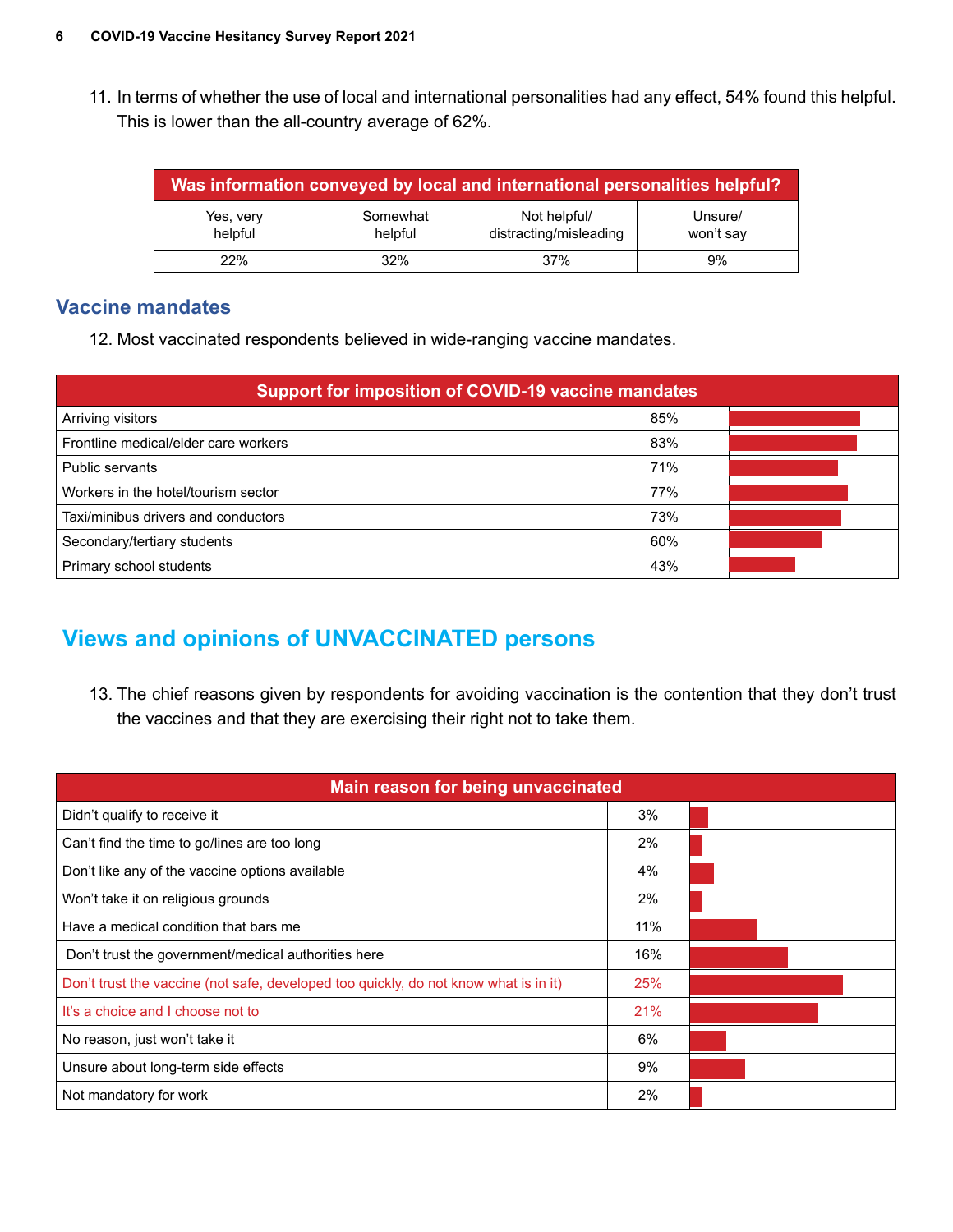#### **Profile**

The unvaccinated person in Trinidad and Tobago is not of any particular age or sex, has a secondary-level education and does not work in the formal sector.



#### **Trinidad and Tobago unvaccinated profile**

14. When asked if their views on taking a vaccine changed over time, 68% said no.

#### **Information and communication for the unvaccinated**

15. The preferred medium from which to receive information was television, followed by WhatsApp.

| Preferred mode of communication/receipt of information |       |  |  |  |
|--------------------------------------------------------|-------|--|--|--|
| Via newspapers (paper/electronic)                      | 13%   |  |  |  |
| Via radio                                              | 4%    |  |  |  |
| Via television (local or cable)                        | 26%   |  |  |  |
| Via Facebook                                           | 13%   |  |  |  |
| Via Instagram                                          | 5%    |  |  |  |
| Via WhatsApp                                           | 22%   |  |  |  |
| Via Twitter                                            | $1\%$ |  |  |  |
| Via TikTok                                             | 2%    |  |  |  |
| Via YouTube                                            | 2%    |  |  |  |
| Social networks (family and friends)                   | 14%   |  |  |  |

16. The sources that respondents relied on to inform their decision to remain unvaccinated were personal internet searches and, interestingly, government/official sources.

| Source most helpful in deciding NOT to take vaccine |            |  |  |  |
|-----------------------------------------------------|------------|--|--|--|
| Government/official sources                         | 22%        |  |  |  |
| Frontline medical/elder care workers                | 16%        |  |  |  |
| Social media                                        | 16%        |  |  |  |
| Personal internet research                          | <b>28%</b> |  |  |  |
| Local radio/television/newspapers                   | 12%        |  |  |  |
| Information from family and friends                 | 7%         |  |  |  |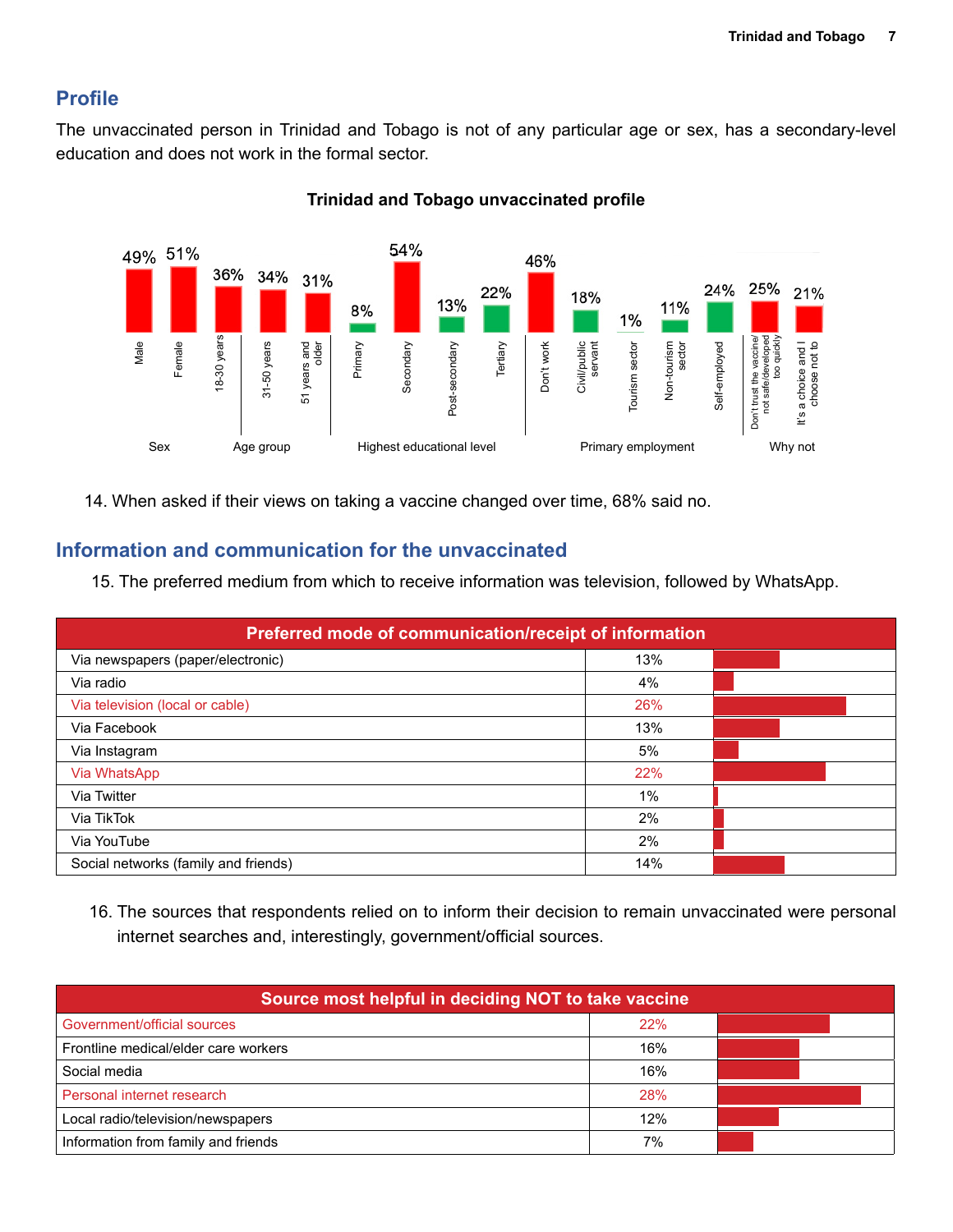17. Was there any evidence that would make reluctant respondents take a COVID-19 vaccine? Most said more information on side effects, efficacy and different types available might sway them.

| Information that could help convince you to take a COVID-19 vaccine |     |  |  |  |
|---------------------------------------------------------------------|-----|--|--|--|
| Side effects                                                        | 36% |  |  |  |
| <b>Efficacy</b>                                                     | 35% |  |  |  |
| Numbers of people who got sick/died and their vaccination status    | 31% |  |  |  |
| Different types of vaccines available                               | 32% |  |  |  |
| Location of vaccination sites                                       | 17% |  |  |  |
| Position of your church or religious leaders                        | 14% |  |  |  |
| Impact of the vaccine on your ability to have children              | 29% |  |  |  |

18. When asked if there were any other factors that could help change their minds, apart from more medical information, respondents suggested they might get vaccinated if it is required for overseas travel or to get/keep a job.

| Factors that could possibly change your mind regarding COVID-19 vaccine |     |  |  |  |
|-------------------------------------------------------------------------|-----|--|--|--|
| Necessary to secure/maintain job                                        | 35% |  |  |  |
| Allow free access to social activities                                  | 24% |  |  |  |
| More scientific or medical information                                  | 45% |  |  |  |
| Saw people care about getting sick/dying                                | 26% |  |  |  |
| Saw influential people switch their position                            | 10% |  |  |  |
| Required to travel overseas                                             | 35% |  |  |  |

19. Unvaccinated respondents did not seem keen on the use of popular personalities to get the vaccination message across. More than half found this unhelpful. (The all-country average in the survey was 36%).

| Information conveyed by popular personalities helpful |                     |                                        |                      |  |
|-------------------------------------------------------|---------------------|----------------------------------------|----------------------|--|
| Very helpful                                          | Somewhat<br>helpful | Not helpful/<br>distracting/misleading | Unsure/<br>won't say |  |
| 10%                                                   | 26%                 | 51%                                    | 13%                  |  |